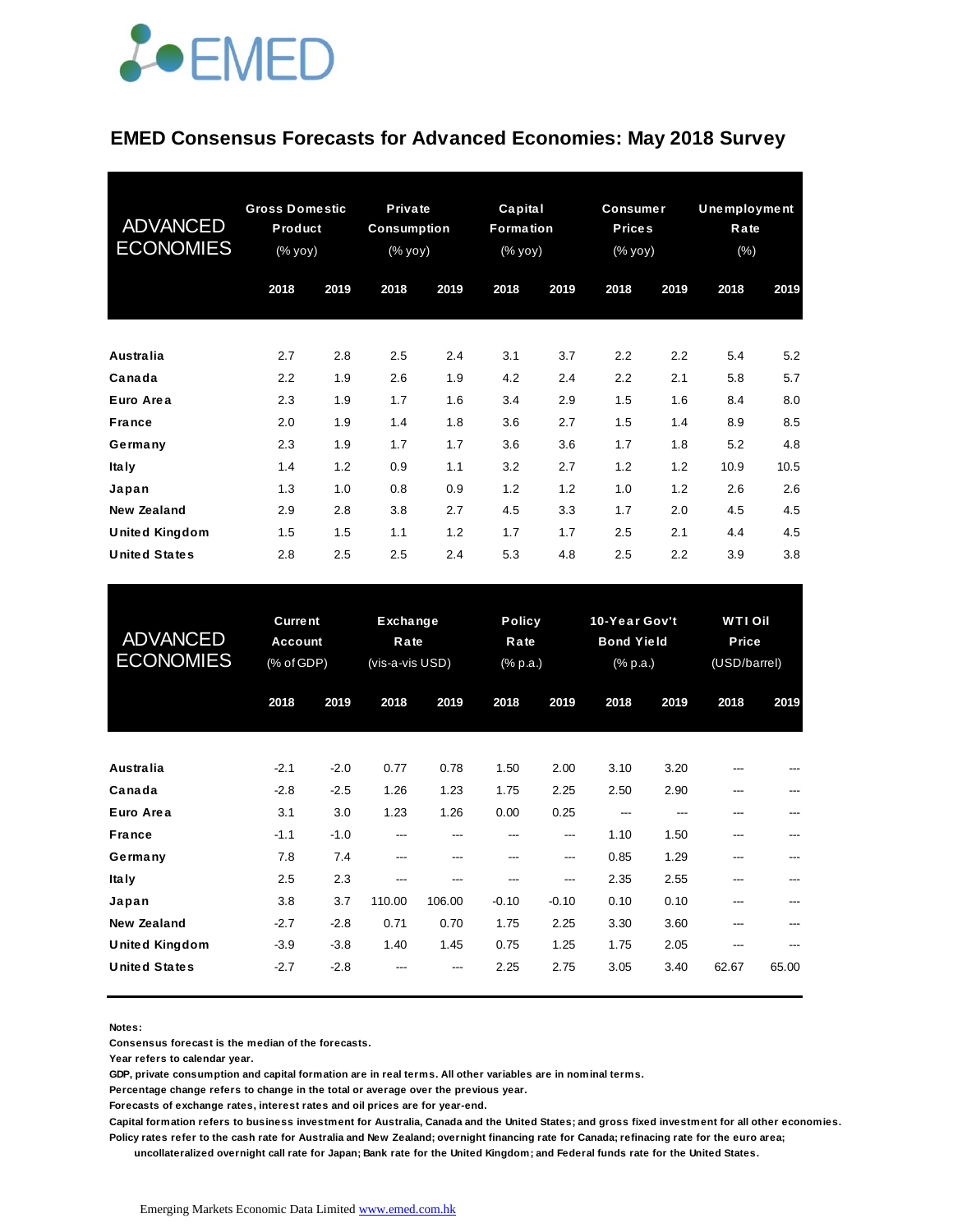

#### **EMED Consensus Forecasts for Emerging Markets: May 2018 Survey**

|                                   | <b>Gross Domestic</b> |      | Private            |      | <b>Fixed</b> |      | Consumer      |      | <b>Unemployment</b> |       |
|-----------------------------------|-----------------------|------|--------------------|------|--------------|------|---------------|------|---------------------|-------|
| <b>EMERGING</b><br><b>MARKETS</b> | Product               |      | <b>Consumption</b> |      | Investment   |      | <b>Prices</b> |      | Rate                |       |
|                                   | (% yoy)               |      | (% yoy)            |      | $(%$ (% yoy) |      | (% yoy)       |      | $(\% )$             |       |
|                                   | 2018                  | 2019 | 2018               | 2019 | 2018         | 2019 | 2018          | 2019 | 2018                | 2019  |
|                                   |                       |      |                    |      |              |      |               |      |                     |       |
| Argentina                         | 2.7                   | 3.0  | 2.8                | 3.2  | 5.4          | 5.4  | 21.4          | 13.9 | 7.9                 | 7.3   |
| <b>Brazil</b>                     | 2.5                   | 2.6  | 2.7                | 2.5  | 5.5          | 4.6  | 3.5           | 4.0  | 11.9                | 11.1  |
| Chile                             | 2.9                   | 2.8  | 3.0                | 2.7  | 2.5          | 2.8  | 2.7           | 3.0  | 6.7                 | 6.3   |
| China                             | 6.5                   | 6.3  | 8.2                | 8.3  | 6.1          | 5.5  | 2.1           | 2.3  | 4.0                 | 4.0   |
| Colombia                          | 2.5                   | 3.0  | 2.2                | 3.0  | 2.7          | 4.6  | 3.3           | 3.2  | 9.7                 | 9.9   |
| <b>Czech Republic</b>             | 3.4                   | 2.8  | 2.9                | 1.7  | 5.1          | 3.7  | 2.2           | 2.0  | 2.5                 | 2.1   |
| <b>Hong Kong</b>                  | 3.0                   | 2.5  | 3.4                | 2.5  | 1.7          | 1.4  | 2.2           | 2.3  | 3.3                 | 3.3   |
| Hungary                           | 3.8                   | 2.7  | 4.0                | 3.2  | 8.9          | 1.7  | 2.6           | 2.9  | 3.9                 | 3.8   |
| India                             | 7.4                   | 7.6  | 7.6                | 5.0  | 10.3         | 9.7  | 4.7           | 4.8  | $\qquad \qquad -$   | $---$ |
| Indonesia                         | 5.3                   | 5.4  | 5.1                | 5.4  | 5.8          | 4.5  | 3.9           | 4.0  | 5.5                 | 5.4   |
| Malaysia                          | 5.3                   | 5.0  | 5.0                | 4.7  | 7.3          | 8.5  | 3.0           | 2.9  | 3.3                 | 3.2   |
| <b>Mexico</b>                     | 2.1                   | 2.2  | 2.7                | 2.2  | 1.0          | 1.6  | 4.3           | 3.5  | 3.5                 | 3.6   |
| <b>Philippines</b>                | 6.5                   | 6.5  | 6.4                | 6.0  | 10.0         | 8.7  | 3.8           | 3.6  | 5.2                 | 5.0   |
| Poland                            | 4.0                   | 3.2  | 4.0                | 3.7  | 7.9          | 6.8  | 2.0           | 2.4  | 4.6                 | 4.3   |
| Russia                            | 1.9                   | 1.8  | 2.9                | 3.2  | 2.8          | 2.6  | 3.5           | 4.0  | 5.0                 | 4.9   |
| <b>Singapore</b>                  | 3.0                   | 2.7  | 2.9                | 3.1  | 2.1          | 2.4  | 1.0           | 1.2  | 2.2                 | 2.3   |
| South Korea                       | 3.0                   | 2.8  | 2.5                | 2.4  | 2.3          | 2.5  | 1.8           | 2.0  | 3.6                 | 3.6   |
| Taiwan                            | 2.5                   | 2.2  | 2.3                | 2.0  | 2.2          | 1.0  | 1.3           | 1.3  | 3.7                 | 3.8   |
| <b>Thailand</b>                   | 4.0                   | 3.7  | 3.3                | 3.3  | 4.3          | 3.4  | 1.3           | 1.5  | 1.0                 | 0.8   |
| Turkey                            | 4.4                   | 4.0  | 4.3                | 3.4  | 3.0          | 4.0  | 9.8           | 8.9  | 10.9                | 11.0  |

|                       | <b>Money</b>  |                                          | <b>Merchandise</b> |          | <b>Merchandise</b> |                        |                | Exchange<br>Current |                 |       |  |
|-----------------------|---------------|------------------------------------------|--------------------|----------|--------------------|------------------------|----------------|---------------------|-----------------|-------|--|
| <b>EMERGING</b>       | Supply M2     |                                          | <b>Exports</b>     |          | <b>Imports</b>     |                        | <b>Account</b> |                     |                 | Rate  |  |
| <b>MARKETS</b>        | (% yoy)       |                                          | $(%$ (% yoy)       |          | $(%$ (% yoy)       |                        | (% of GDP)     |                     | (vis-a-vis USD) |       |  |
|                       | 2018          | 2019                                     | 2018               | 2019     | 2018               | 2019                   | 2018           | 2019                | 2018            | 2019  |  |
|                       |               |                                          |                    |          |                    |                        |                |                     |                 |       |  |
| Argentina             | 27.4          | 22.3                                     | 5.5                | 4.2      | 7.5                | 5.8                    | $-4.7$         | $-4.5$              | 22.10           | 24.00 |  |
|                       |               |                                          |                    |          |                    |                        |                |                     |                 |       |  |
| <b>Brazil</b>         | 6.4           | 6.8                                      | 5.1                | 3.9      | 11.4               | 7.7                    | $-1.6$         | $-1.7$              | 3.29            | 3.38  |  |
| Chile                 | 7.0           | 6.0                                      | 4.7                | 4.3      | 6.1                | 4.8                    | $-1.7$         | $-1.4$              | 615             | 606   |  |
| China                 | 8.5           | 8.2                                      | 6.3                | 4.4      | 8.6                | 3.8                    | 1.3            | 1.2                 | 6.40            | 6.21  |  |
| Colombia              | 12.2          | 12.7                                     | 4.3                | 2.2      | 5.1                | 4.1                    | $-3.2$         | $-3.2$              | 2935            | 2956  |  |
| <b>Czech Republic</b> | $\frac{1}{2}$ | $\frac{1}{2}$                            | 4.5                | 5.4      | 5.8                | 5.1                    | 0.6            | 0.5                 | 20.8            | 20.2  |  |
| <b>Hong Kong</b>      | 7.4           | 8.5                                      | 4.6                | 5.0      | 4.6                | 3.9                    | 3.6            | 3.2                 | 7.81            | 7.80  |  |
| Hungary               | 4.1           | $---$                                    | 6.3                | 3.0      | 7.9                | 3.6                    | 3.2            | 3.1                 | 251             | 253   |  |
| India                 | $\frac{1}{2}$ | $---$                                    | 7.3                | $\cdots$ | 7.7                | $\qquad \qquad \cdots$ | $-1.7$         | $-1.5$              | 65.2            | 64.0  |  |
| Indonesia             | 12.0          | $\hspace{0.05cm} \ldots \hspace{0.05cm}$ | 5.6                | 7.0      | 7.2                | 5.3                    | $-2.0$         | $-2.3$              | 13670           | 13550 |  |
| Malaysia              | 3.9           | $---$                                    | 5.0                | 5.5      | 5.5                | 5.7                    | 3.0            | 2.5                 | 3.95            | 4.00  |  |
| <b>Mexico</b>         | 9.1           | 8.9                                      | 9.3                | 6.2      | 8.8                | 6.9                    | $-1.9$         | $-2.0$              | 19.0            | 18.7  |  |
| <b>Philippines</b>    | 15.1          | $\cdots$                                 | 6.0                | 7.0      | 6.5                | 8.6                    | $-0.6$         | $-0.4$              | 52.0            | 53.0  |  |
| <b>Poland</b>         | 8.5           | 7.8                                      | 7.0                | 6.5      | 7.8                | 6.9                    | $-0.4$         | $-0.7$              | 3.40            | 3.37  |  |
| Russia                | 8.5           | 7.0                                      | 1.0                | 1.3      | 3.7                | 0.4                    | 2.9            | 2.8                 | 58.0            | 58.3  |  |
| <b>Singapore</b>      | 6.2           | $---$                                    | 4.6                | 9.1      | 5.6                | 9.2                    | 19.2           | 19.2                | 1.32            | 1.30  |  |
| South Korea           | 5.6           | $\qquad \qquad -$                        | 5.3                | 5.4      | 5.1                | 6.9                    | 5.5            | 5.6                 | 1070            | 1050  |  |
| Taiwan                | 4.1           | 4.3                                      | 5.9                | 6.4      | 7.3                | 6.4                    | 13.0           | 12.8                | 29.5            | 29.3  |  |
| <b>Thailand</b>       | 5.0           | 5.0                                      | 4.8                | 4.7      | 7.9                | 7.4                    | 9.0            | 7.6                 | 31.5            | 31.1  |  |
| <b>Turkey</b>         | 14.7          | 17.0                                     | 6.8                | 5.5      | 6.0                | 5.2                    | $-5.3$         | $-5.3$              | 4.10            | 4.20  |  |
|                       |               |                                          |                    |          |                    |                        |                |                     |                 |       |  |

**Notes:** 

**Consensus forecast is the median of the forecasts.**

**Year refers to calendar year except for India for which fiscal year (April to March) is used. GDP, private consumption and fixed investment are in real terms. All other variables are in nominal terms.**

**Percentage change refers to change in the total or average over the previous year, except for money supply growth which is based on year-end figures.**

**Forecasts of exchange rates and interest rates are for year-end.**

**Forecasts for India are FY18/19 and FY19/20**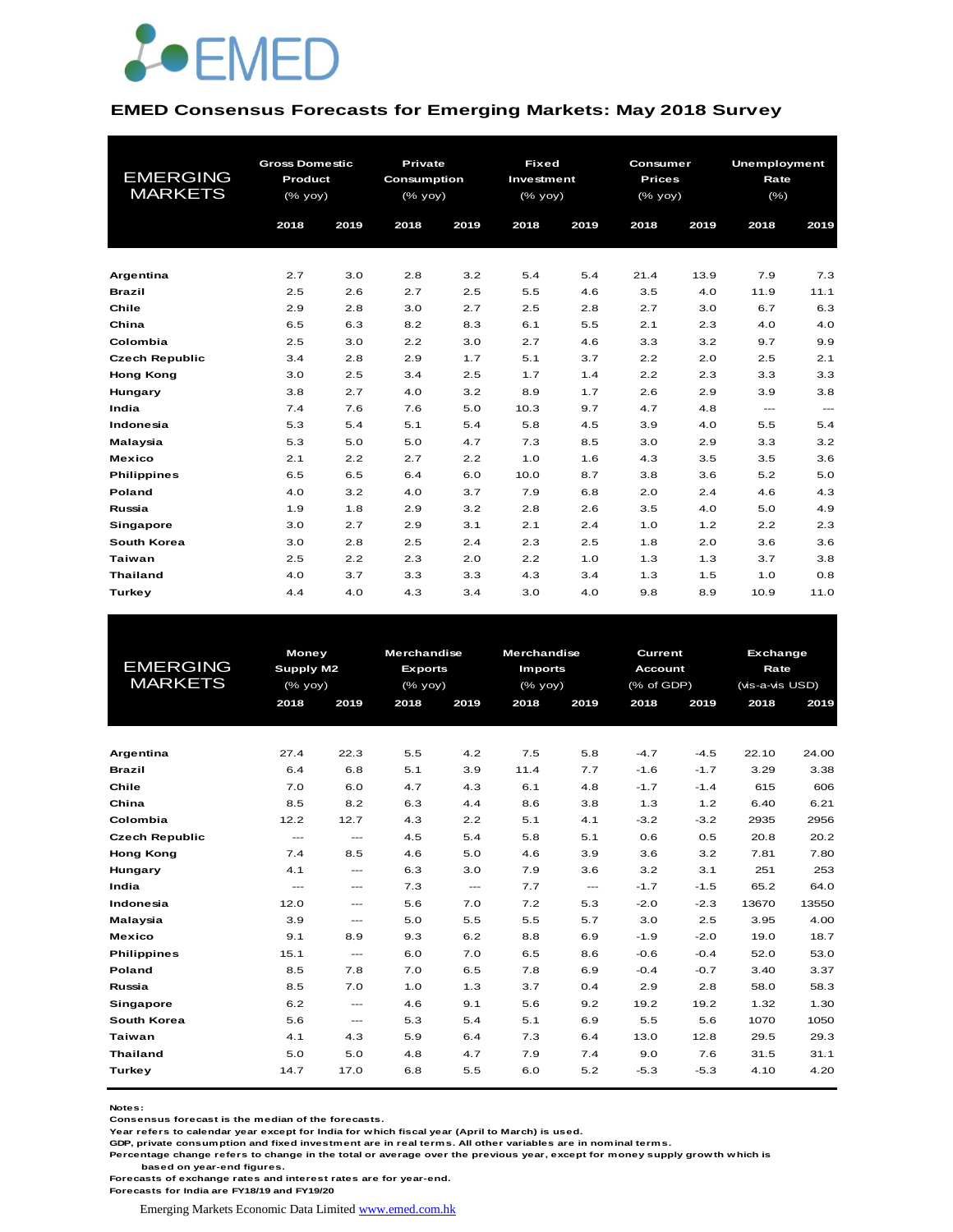# **JOEMED**

## **EMED Consensus Forecasts for the United States: May 2018 Survey**

| <b>UNITED STATES</b>             | <b>Gross Domestic</b><br>Product<br>(% yoy) |      | <b>Consumer</b><br><b>Prices</b><br>(% yoy) |                          | <b>UNITED STATES</b>                | <b>Gross Domestic</b><br>Product<br>$(% \mathsf{Y}^{\prime }\mathsf{Y}^{\prime })$ (% $\mathsf{Y}^{\prime }\mathsf{Y}^{\prime }\mathsf{Y}^{\prime })$ |                          | Consumer<br><b>Prices</b><br>(% yoy) |      |
|----------------------------------|---------------------------------------------|------|---------------------------------------------|--------------------------|-------------------------------------|-------------------------------------------------------------------------------------------------------------------------------------------------------|--------------------------|--------------------------------------|------|
|                                  | 2018                                        | 2019 | 2018                                        | 2019                     |                                     | 2018                                                                                                                                                  | 2019                     | 2018                                 | 2019 |
| <b>ABN AMRO</b>                  | 3.0                                         | 2.7  | 2.1                                         | 2.0                      | Invesco Ltd.                        | 2.4                                                                                                                                                   | $\overline{a}$           | 1.8                                  | ---  |
| <b>Action Economics</b>          | 3.0                                         | 3.0  | 2.5                                         | 2.3                      | <b>KBC</b>                          | 2.4                                                                                                                                                   | $\overline{\phantom{a}}$ | 2.3                                  | ---  |
| <b>AIB Global Treasury</b>       | 2.7                                         | 2.5  | 2.0                                         | 2.0                      | <b>Kiel Institute</b>               | 2.5                                                                                                                                                   | 1.9                      | 2.3                                  | 2.2  |
| <b>Allianz</b>                   | 2.6                                         | 2.2  | 2.3                                         | 2.4                      | <b>Moody's Analytics</b>            | 3.0                                                                                                                                                   | 2.6                      | 2.8                                  | 2.5  |
| <b>Bank Julius Baer</b>          | 2.7                                         | 1.7  | 2.7                                         | 1.9                      | <b>Mortgage Bankers Association</b> | 2.3                                                                                                                                                   | 2.3                      | 2.3                                  | 2.4  |
| <b>BayernLB</b>                  | 2.8                                         | 2.8  | 2.5                                         | 2.0                      | <b>NAR</b>                          | 2.7                                                                                                                                                   | 2.8                      | 2.9                                  | 2.8  |
| <b>BBVA</b>                      | 2.8                                         | 2.8  | 2.7                                         | 2.7                      | <b>National Bank of Canada</b>      | 2.8                                                                                                                                                   | 2.3                      | 2.5                                  | 2.3  |
| <b>Berenberg Capital Markets</b> | 3.0                                         | 2.7  | 2.6                                         | 2.5                      | <b>NIESR</b>                        | 2.7                                                                                                                                                   | 2.6                      | 2.3                                  | 2.1  |
| <b>BMO Capital Markets</b>       | 2.8                                         | 2.5  | 2.6                                         | 2.1                      | <b>Northern Trust</b>               | 2.9                                                                                                                                                   | 2.3                      | 2.5                                  | 2.1  |
| <b>BNP Paribas</b>               | 3.1                                         | 2.1  | 2.3                                         | 2.1                      | <b>OCBC Bank</b>                    | 2.8                                                                                                                                                   | 2.5                      | 2.5                                  | 2.4  |
| <b>Capital Economics</b>         | 2.8                                         | 2.0  | 2.3                                         | 2.2                      | <b>PNC</b>                          | 2.8                                                                                                                                                   | 2.9                      | 2.4                                  | 2.1  |
| <b>CIBC World Markets</b>        | 2.7                                         | 1.9  | 2.3                                         | 2.4                      | Prometeia                           | 2.8                                                                                                                                                   | 2.3                      | 2.5                                  | 2.0  |
| <b>Comerica Bank</b>             | 2.9                                         | 2.7  | 2.9                                         | 2.4                      | <b>Raymond James</b>                | 2.7                                                                                                                                                   | 1.9                      | 2.6                                  | 2.0  |
| Commerzbank                      | 2.7                                         | 2.0  | 2.4                                         | 2.3                      | Royal Bank of Canada                | 2.8                                                                                                                                                   | 2.4                      | 2.4                                  | 2.0  |
| <b>Credit Agricole</b>           | 2.8                                         | 2.9  | 2.4                                         | 2.0                      | Schroders                           | 3.1                                                                                                                                                   | 2.9                      | 2.5                                  | 2.6  |
| <b>Credit Suisse</b>             | 2.8                                         | 2.4  | 2.5                                         | 2.0                      | <b>Scotia Capital</b>               | 2.6                                                                                                                                                   | 2.4                      | 2.4                                  | 2.4  |
| Daiwa Institute of Research      | 2.6                                         | 2.3  | 2.7                                         | 2.3                      | <b>Societe Generale</b>             | 2.6                                                                                                                                                   | 1.4                      | 2.5                                  | 2.0  |
| Danske Bank                      | 2.4                                         | 2.1  | 2.5                                         | 2.1                      | <b>Standard &amp; Poor's</b>        | 2.8                                                                                                                                                   | 2.2                      | 2.2                                  | 1.9  |
| <b>DBS Bank</b>                  | 2.6                                         | 2.5  | 1.8                                         | 1.8                      | <b>TD Economics</b>                 | 2.7                                                                                                                                                   | 2.9                      | 2.4                                  | 2.1  |
| Deka Bank                        | 2.7                                         | 1.9  | 2.5                                         | 2.5                      | University of Michigan - RSQE       | 2.8                                                                                                                                                   | 2.6                      | 2.4                                  | 1.9  |
| <b>Desjardins</b>                | 2.8                                         | 2.5  | 2.4                                         | 2.2                      | <b>UOB</b>                          | 2.5                                                                                                                                                   | 2.3                      | 2.5                                  | 2.5  |
| <b>DIW Berlin</b>                | 3.0                                         | 2.7  | 2.5                                         | 2.1                      | <b>Wells Fargo</b>                  | 2.9                                                                                                                                                   | 2.8                      | 2.5                                  | 2.3  |
| DZ Bank                          | 2.5                                         | 2.4  | 2.3                                         | 2.4                      |                                     |                                                                                                                                                       |                          |                                      |      |
| <b>Fannie Mae</b>                | 2.8                                         | 2.6  | 2.5                                         | 1.8                      |                                     |                                                                                                                                                       |                          |                                      |      |
| <b>First Trust Advisors</b>      | 3.0                                         | 3.1  | 2.5                                         | 2.5                      | <b>CONSENSUS</b>                    |                                                                                                                                                       |                          |                                      |      |
| <b>Freddie Mac</b>               | 2.7                                         | 2.1  | 2.6                                         | 2.4                      | Median                              | 2.8                                                                                                                                                   | 2.5                      | 2.5                                  | 2.2  |
| Handelsbanken                    | 2.0                                         | ---  | 2.0                                         | $\overline{\phantom{a}}$ | Mean                                | 2.7                                                                                                                                                   | 2.4                      | 2.4                                  | 2.2  |
| <b>IFO Munich Institute</b>      | 2.1                                         | ---  | 2.4                                         | $\overline{\phantom{a}}$ | High                                | 3.1                                                                                                                                                   | 3.1                      | 2.9                                  | 2.8  |
| <b>ING</b>                       | 3.0                                         | 2.6  | 2.6                                         | 2.2                      | Low                                 | 2.0                                                                                                                                                   | 1.4                      | 1.8                                  | 1.8  |
| Intesa Sanpaolo                  | 2.8                                         | 2.8  | 2.4                                         | 1.8                      | <b>Standard Deviation</b>           | 0.2                                                                                                                                                   | 0.4                      | 0.2                                  | 0.2  |
| Continues in the next column     |                                             |      |                                             |                          |                                     |                                                                                                                                                       |                          |                                      |      |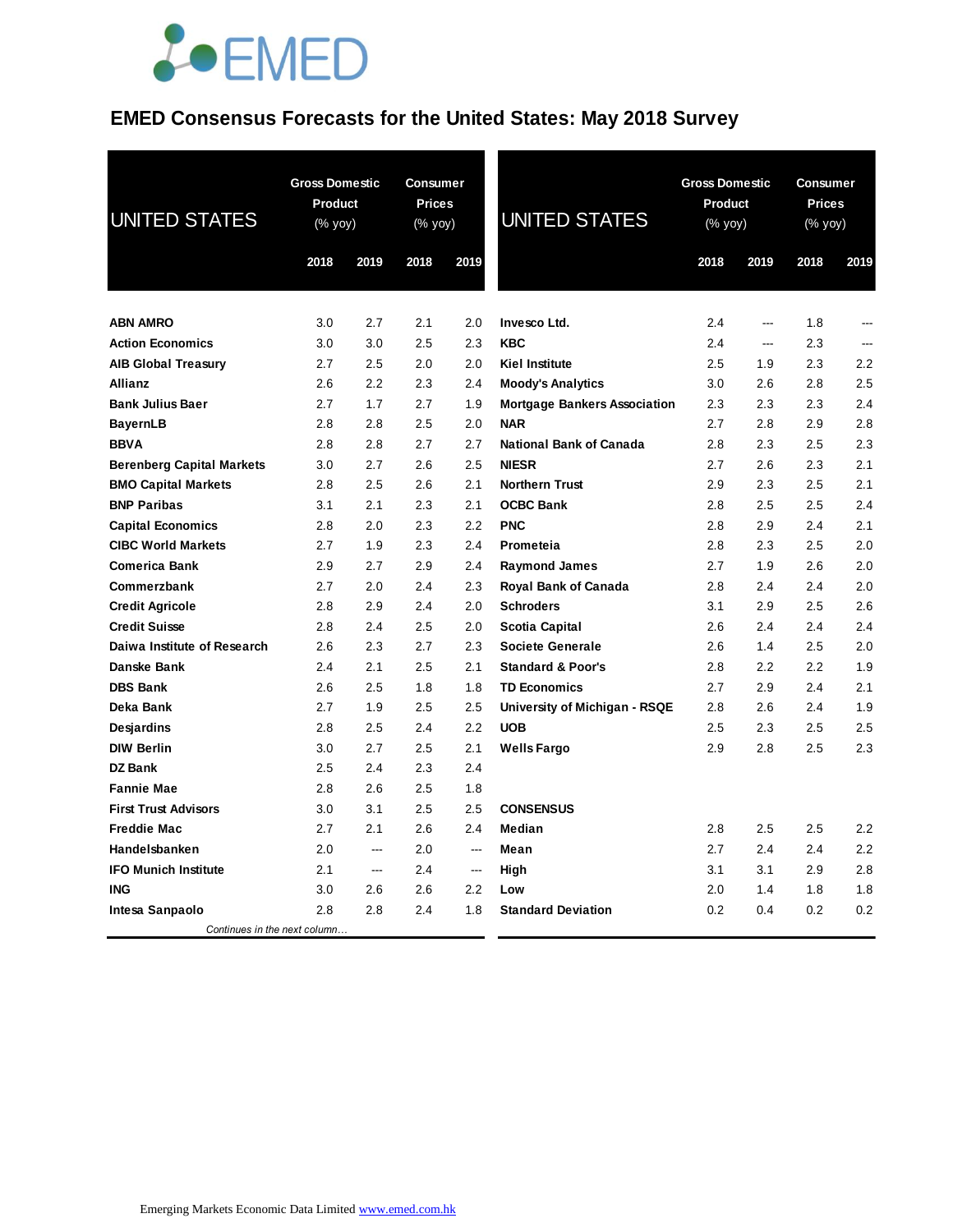

### **EMED Consensus Forecasts for the Euro Area: May 2018 Survey**

| <b>EURO AREA</b>                 | <b>Gross Domestic</b><br><b>Product</b><br>(% yoy) |      | <b>Consumer</b><br><b>Prices</b><br>(% yoy) |       | <b>EURO AREA</b>            | <b>Gross Domestic</b><br>Product<br>(% yoy) |                          | <b>Consumer</b><br><b>Prices</b><br>(% yoy) |      |
|----------------------------------|----------------------------------------------------|------|---------------------------------------------|-------|-----------------------------|---------------------------------------------|--------------------------|---------------------------------------------|------|
|                                  | 2018                                               | 2019 | 2018                                        | 2019  |                             | 2018                                        | 2019                     | 2018                                        | 2019 |
| <b>ABN AMRO</b>                  | 2.8                                                | 2.3  | 1.7                                         | 1.4   | <b>ING</b>                  | 2.4                                         | 1.8                      | 1.5                                         | 1.7  |
| <b>AIB Global Treasury</b>       | 2.2                                                | 2.0  | 1.5                                         | 1.5   | Intesa Sanpaolo             | 2.4                                         | 1.9                      | 1.5                                         | 1.7  |
| <b>Allianz</b>                   | 2.2                                                | 2.0  | 1.6                                         | 1.8   | Invesco Ltd.                | 2.2                                         | ---                      | 1.5                                         | ---  |
| <b>Bank Julius Baer</b>          | 2.2                                                | 1.5  | 1.6                                         | 1.7   | <b>KBC</b>                  | 2.3                                         | $\overline{\phantom{a}}$ | 1.3                                         | ---  |
| Bank of Tokyo-Mitsubishi UFJ     | 1.6                                                | ---  | 1.5                                         | ---   | <b>Kiel Institute</b>       | 2.3                                         | 2.0                      | 1.7                                         | 1.7  |
| <b>BayernLB</b>                  | 2.3                                                | 1.8  | 1.6                                         | 1.7   | <b>Moody's Analytics</b>    | 2.2                                         | 1.9                      | 1.5                                         | 1.5  |
| <b>Berenberg Capital Markets</b> | 2.3                                                | 2.2  | 1.6                                         | 1.6   | <b>NIESR</b>                | 2.3                                         | 1.9                      | 1.6                                         | 1.6  |
| <b>BMO Capital Markets</b>       | 2.2                                                | 1.8  | 1.4                                         | 1.8   | <b>OCBC Bank</b>            | 2.3                                         | 2.0                      | 1.7                                         | 1.5  |
| <b>BNP Paribas</b>               | 2.6                                                | 2.1  | 1.6                                         | 1.7   | Prometeia                   | 2.3                                         | 1.8                      | 1.6                                         | 1.5  |
| <b>Capital Economics</b>         | 2.3                                                | 2.0  | 1.4                                         | 1.2   | <b>Royal Bank of Canada</b> | 2.2                                         | 1.9                      | 1.4                                         | 1.5  |
| <b>CIBC World Markets</b>        | 2.1                                                | 1.5  | 1.7                                         | 1.9   | <b>Schroders</b>            | 2.6                                         | 2.2                      | 1.2                                         | 1.5  |
| Commerzbank                      | 2.1                                                | 1.8  | 1.7                                         | 1.4   | <b>Scotia Capital</b>       | 2.5                                         | 2.3                      | 1.5                                         | 1.5  |
| <b>Credit Agricole</b>           | 2.4                                                | 2.1  | 1.4                                         | 1.4   | <b>Societe Generale</b>     | 2.5                                         | 1.5                      | 1.5                                         | 1.3  |
| <b>Credit Suisse</b>             | 2.6                                                | 2.2  | 1.6                                         | 1.6   | <b>TD Economics</b>         | 2.4                                         | 1.9                      | 1.2 <sub>2</sub>                            | 1.4  |
| <b>Danske Bank</b>               | 2.1                                                | 1.9  | 1.5                                         | 1.4   | <b>UOB</b>                  | 2.3                                         | 1.9                      | 1.5                                         | 1.6  |
| <b>DBS Bank</b>                  | 2.2                                                | 2.2  | 1.3                                         | 1.4   |                             |                                             |                          |                                             |      |
| Deka Bank                        | 2.2                                                | 1.8  | 1.5                                         | 1.8   |                             |                                             |                          |                                             |      |
| <b>DIW Berlin</b>                | 2.3                                                | 1.8  | 1.6                                         | 1.7   | <b>CONSENSUS</b>            |                                             |                          |                                             |      |
| DZ Bank                          | 2.0                                                | 1.9  | 1.4                                         | 1.4   | Median                      | 2.3                                         | 1.9                      | 1.5                                         | 1.6  |
| <b>ETLA</b>                      | 2.4                                                | 1.9  | 1.5                                         | 1.8   | Mean                        | 2.3                                         | 1.9                      | 1.5                                         | 1.6  |
| <b>EUROFER</b>                   | 2.2                                                | 1.9  | 1.6                                         | 1.8   | High                        | 2.8                                         | 2.3                      | 1.7                                         | 1.9  |
| Handelsbanken                    | 1.5                                                | ---  | 1.6                                         | $---$ | Low                         | 1.5                                         | 1.5                      | 1.2                                         | 1.2  |
| <b>IFO Munich Institute</b>      | 1.7                                                | ---  | 1.5                                         | ---   | <b>Standard Deviation</b>   | 0.3                                         | 0.2                      | 0.1                                         | 0.2  |
|                                  |                                                    |      |                                             |       |                             |                                             |                          |                                             |      |

 *Continues in the next column…*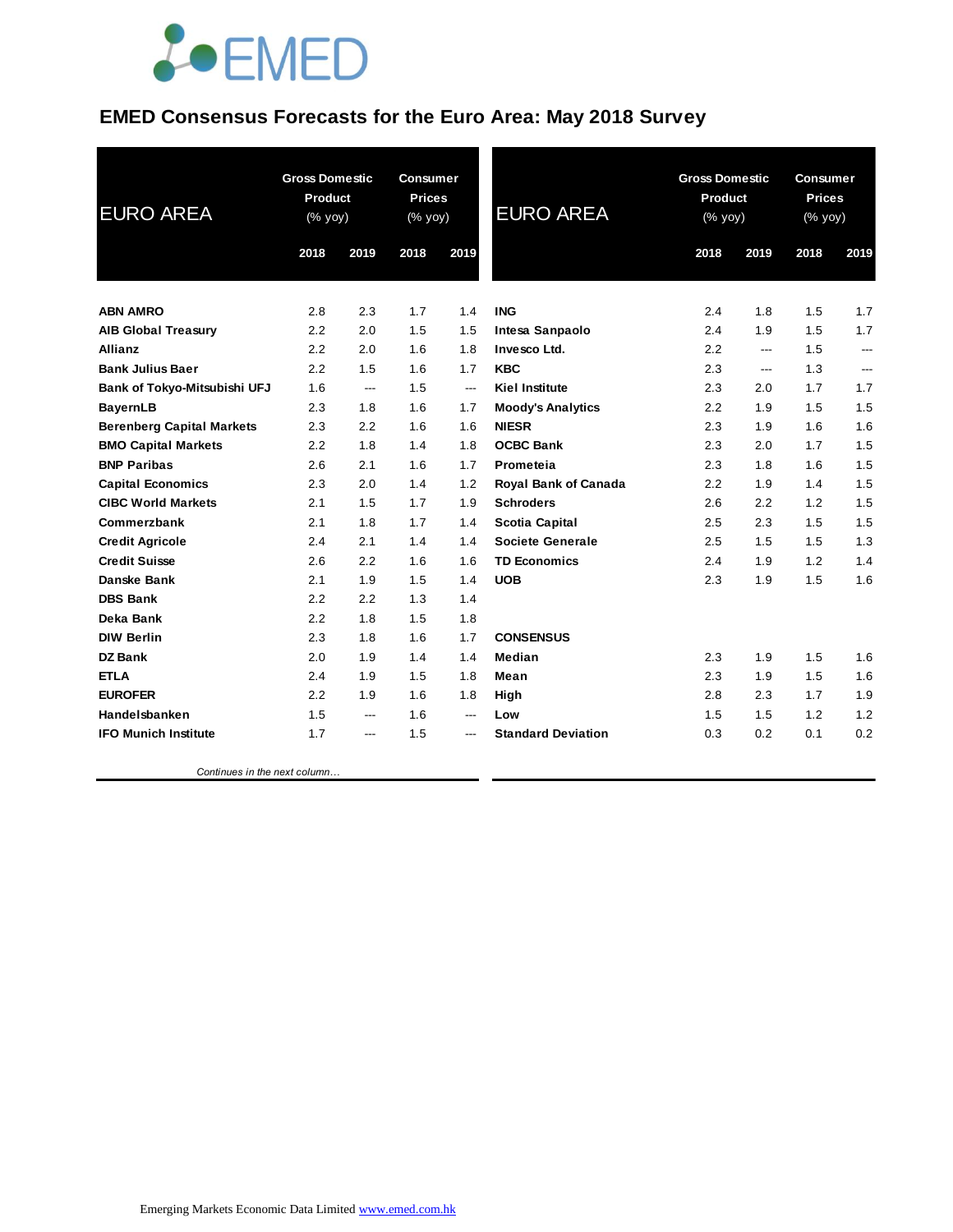# **JOEMED**

### **EMED Consensus Forecasts for Japan: May 2018 Survey**

| <b>JAPAN</b>                     | <b>Gross Domestic</b><br><b>Product</b><br>(% yoy) |      | <b>Consumer</b><br><b>Prices</b><br>(% yoy) |                | <b>JAPAN</b>              | <b>Gross Domestic</b><br>Product<br>(% yoy) |      | <b>Consumer</b><br><b>Prices</b><br>(% yoy) |      |
|----------------------------------|----------------------------------------------------|------|---------------------------------------------|----------------|---------------------------|---------------------------------------------|------|---------------------------------------------|------|
|                                  | 2018                                               | 2019 | 2018                                        | 2019           |                           | 2018                                        | 2019 | 2018                                        | 2019 |
| <b>ABN AMRO</b>                  | 1.7                                                | 1.3  | 1.0                                         | 0.8            | Invesco Ltd.              | 1.2                                         | ---  | 0.5                                         | ---  |
| <b>AIB Global Treasury</b>       | 1.2                                                | 0.9  | 0.5                                         | 0.5            | <b>JCER</b>               | 1.3                                         | 0.9  | 1.0                                         | 1.7  |
| <b>Allianz</b>                   | 1.2                                                | 1.0  | 0.9                                         | 1.5            | <b>KBC</b>                | 1.0                                         | ---  | 1.0                                         | ---  |
| <b>Bank Julius Baer</b>          | 1.6                                                | 0.9  | 1.0                                         | 0.4            | <b>Kiel Institute</b>     | 1.5                                         | 1.3  | 0.7                                         | 1.8  |
| Bank of Tokyo-Mitsubishi UFJ     | 1.4                                                | ---  | 0.9                                         | $\overline{a}$ | <b>Mizuho Securities</b>  | 1.3                                         | 0.8  | 1.1                                         | 1.2  |
| <b>BayernLB</b>                  | 1.2                                                | 0.9  | 1.4                                         | 1.2            | <b>Moody's Analytics</b>  | 1.0                                         | 0.4  | 1.3                                         | 0.6  |
| <b>Berenberg Capital Markets</b> | 1.5                                                | 1.0  | 1.0                                         | 1.1            | <b>NIESR</b>              | 1.2                                         | 0.9  | 0.8                                         | 1.3  |
| <b>BMO Capital Markets</b>       | 1.5                                                | 1.0  | 1.2                                         | 1.5            | <b>OCBC Bank</b>          | 1.3                                         | 1.0  | 1.0                                         | 1.0  |
| <b>BNP Paribas</b>               | 1.3                                                | 0.6  | 0.9                                         | 0.7            | Prometeia                 | 1.5                                         | 1.1  | 0.8                                         | 1.2  |
| <b>Capital Economics</b>         | 1.2                                                | 1.0  | 1.0                                         | 1.0            | <b>Schroders</b>          | 1.5                                         | 1.1  | 1.1                                         | 1.6  |
| <b>CIBC World Markets</b>        | 1.2                                                | 0.8  | 0.6                                         | 0.9            | <b>Scotia Capital</b>     | 1.3                                         | 0.9  | 1.1                                         | 2.3  |
| Commerzbank                      | 1.3                                                | 1.3  | 1.0                                         | 0.8            | <b>Societe Generale</b>   | 1.4                                         | 1.3  | 1.2                                         | 1.6  |
| <b>Credit Agricole</b>           | 1.3                                                | 1.6  | 1.1                                         | 1.5            | <b>TD Economics</b>       | 1.4                                         | 1.3  | 1.1                                         | 1.3  |
| <b>Credit Suisse</b>             | 1.3                                                | 1.0  | 0.5                                         | 0.7            | <b>UOB</b>                | 1.8                                         | 1.9  | 1.9                                         | 2.0  |
| Daiwa Institute of Research      | 1.0                                                | 1.0  | 0.8                                         | 1.0            |                           |                                             |      |                                             |      |
| <b>DBS Bank</b>                  | 1.1                                                | 0.9  | 0.6                                         | 1.0            |                           |                                             |      |                                             |      |
| Deka Bank                        | 1.2                                                | 0.7  | 1.7                                         | 1.8            | <b>CONSENSUS</b>          |                                             |      |                                             |      |
| <b>DIW Berlin</b>                | 1.2                                                | 1.0  | 0.8                                         | 1.1            | Median                    | 1.3                                         | 1.0  | 1.0                                         | 1.2  |
| <b>DZ Bank</b>                   | 1.2                                                | 1.0  | 1.1                                         | 1.3            | Mean                      | 1.3                                         | 1.0  | 1.0                                         | 1.2  |
| <b>IFO Munich Institute</b>      | 1.0                                                | ---  | 0.8                                         | ---            | High                      | 1.8                                         | 1.9  | 1.9                                         | 2.3  |
| <b>ING</b>                       | 1.8                                                | 1.3  | 1.3                                         | 1.9            | Low                       | 1.0                                         | 0.4  | 0.5                                         | 0.4  |
| Intesa Sanpaolo                  | 1.2                                                | 0.9  | 1.7                                         | 1.2            | <b>Standard Deviation</b> | 0.2                                         | 0.3  | 0.3                                         | 0.5  |
| Continues in the next column     |                                                    |      |                                             |                |                           |                                             |      |                                             |      |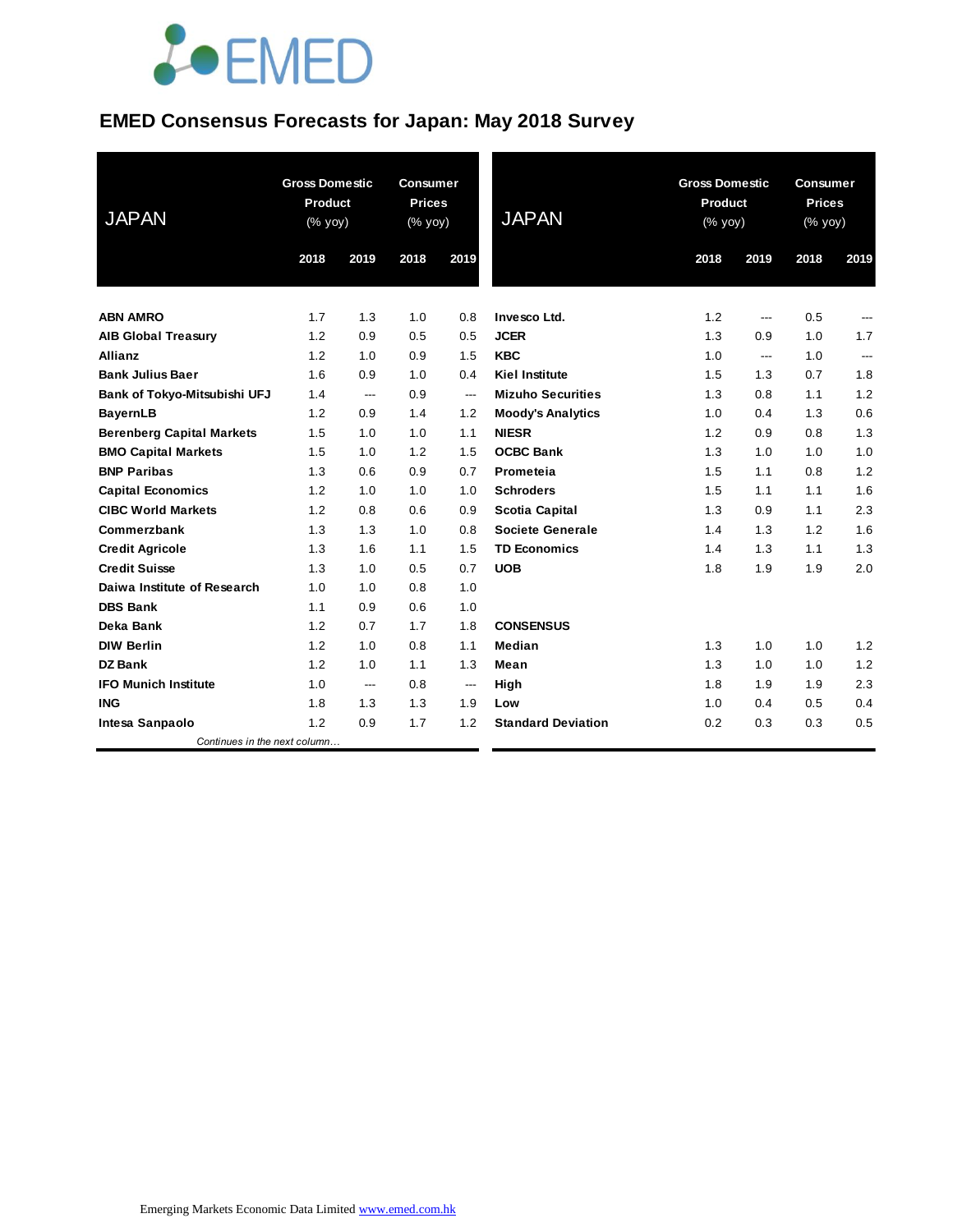# **JOEMED**

### **EMED Consensus Forecasts for China: May 2018 Survey**

| <b>CHINA</b>                     | <b>Gross Domestic</b><br><b>Product</b><br>(% yoy) |      | <b>Consumer</b><br><b>Prices</b><br>$(% \mathsf{Y}^{\prime }\mathsf{Y}^{\prime })$ (% $\mathsf{Y}^{\prime }\mathsf{Y}^{\prime }\mathsf{Y}^{\prime })$ |      | <b>CHINA</b>                  | <b>Gross Domestic</b><br>Product<br>(% yoy) |                | <b>Consumer</b><br><b>Prices</b><br>$(% \mathsf{Y}\rightarrow \mathsf{Y})$ (% yoy) |                |
|----------------------------------|----------------------------------------------------|------|-------------------------------------------------------------------------------------------------------------------------------------------------------|------|-------------------------------|---------------------------------------------|----------------|------------------------------------------------------------------------------------|----------------|
|                                  | 2018                                               | 2019 | 2018                                                                                                                                                  | 2019 |                               | 2018                                        | 2019           | 2018                                                                               | 2019           |
| <b>ABN AMRO</b>                  | 6.5                                                | 6.0  | 2.5                                                                                                                                                   | 2.5  | Intesa Sanpaolo               | 6.4                                         | 6.2            | 1.9                                                                                | 2.3            |
| <b>Allianz</b>                   | 6.4                                                | 6.2  | 2.5                                                                                                                                                   | 2.8  | Invesco Ltd.                  | 6.6                                         | ---            | 1.0                                                                                | ---            |
| <b>Bank Julius Baer</b>          | 6.4                                                | 6.0  | 2.0                                                                                                                                                   | 2.2  | <b>JP Morgan</b>              | 6.7                                         | $\overline{a}$ | 2.1                                                                                | ---            |
| <b>Bank of East Asia</b>         | 6.6                                                | 6.3  | 2.2                                                                                                                                                   | 2.0  | <b>Kiel Institute</b>         | 6.4                                         | 6.1            | 2.1                                                                                | 2.3            |
| <b>BayernLB</b>                  | 6.6                                                | 6.4  | 2.2                                                                                                                                                   | 2.4  | <b>Moody's Analytics</b>      | 6.6                                         | 6.2            | 2.4                                                                                | 3.0            |
| <b>BBVA</b>                      | 6.3                                                | 6.0  | 2.3                                                                                                                                                   | 2.5  | <b>NIESR</b>                  | 6.6                                         | 6.3            | 2.4                                                                                | 2.4            |
| <b>Berenberg Capital Markets</b> | 6.5                                                | 6.1  | 2.3                                                                                                                                                   | 2.2  | <b>OCBC Bank</b>              | 6.5                                         | 6.4            | 1.8                                                                                | 2.5            |
| <b>BMO Capital Markets</b>       | 6.7                                                | 6.3  | 2.0                                                                                                                                                   | 2.0  | Prometeia                     | 6.3                                         | 5.7            | 2.0                                                                                | 2.3            |
| <b>BNP Paribas</b>               | 6.4                                                | 6.4  | 2.3                                                                                                                                                   | 2.5  | <b>Royal Bank of Scotland</b> | 6.5                                         | ---            | 2.0                                                                                | $\overline{a}$ |
| <b>Capital Economics</b>         | 6.5                                                | 6.3  | 2.0                                                                                                                                                   | 1.5  | <b>Schroders</b>              | 6.6                                         | 6.5            | 2.2                                                                                | 2.3            |
| Commerzbank                      | 6.4                                                | 6.2  | 1.9                                                                                                                                                   | 2.2  | <b>Scotia Capital</b>         | 6.5                                         | 6.2            | 2.3                                                                                | 2.5            |
| <b>Credit Agricole</b>           | 6.6                                                | 6.4  | 2.5                                                                                                                                                   | 1.6  | Societe Generale              | 6.6                                         | 6.1            | 2.1                                                                                | 2.1            |
| <b>Credit Suisse</b>             | 6.5                                                | 6.2  | 2.5                                                                                                                                                   | 2.0  | <b>UOB</b>                    | 6.7                                         | 6.6            | 2.8                                                                                | 2.7            |
| Daiwa Institute of Research      | 6.5                                                | 6.3  | 2.1                                                                                                                                                   | 2.0  |                               |                                             |                |                                                                                    |                |
| <b>Danske Bank</b>               | 6.5                                                | 6.3  | 2.3                                                                                                                                                   | 2.3  |                               |                                             |                |                                                                                    |                |
| <b>DBS Bank</b>                  | 6.4                                                | 6.2  | 2.1                                                                                                                                                   | 2.2  | <b>CONSENSUS</b>              |                                             |                |                                                                                    |                |
| Deka Bank                        | 6.6                                                | 6.4  | 1.9                                                                                                                                                   | 2.2  | Median                        | 6.5                                         | 6.3            | 2.1                                                                                | 2.3            |
| <b>DIW Berlin</b>                | 6.5                                                | 6.3  | 2.1                                                                                                                                                   | 2.4  | Mean                          | 6.5                                         | 6.3            | 2.2                                                                                | 2.3            |
| <b>DZ Bank</b>                   | 6.5                                                | 6.5  | 2.0                                                                                                                                                   | 2.0  | High                          | 6.8                                         | 6.7            | 2.8                                                                                | 3.0            |
| <b>IFO Munich Institute</b>      | 6.3                                                | ---  | 2.8                                                                                                                                                   | ---  | Low                           | 6.3                                         | 5.7            | 1.0                                                                                | 1.5            |
| <b>ING</b>                       | 6.8                                                | 6.7  | 1.7                                                                                                                                                   | 1.9  | <b>Standard Deviation</b>     | 0.1                                         | 0.2            | 0.3                                                                                | 0.3            |
| Continues in the next column     |                                                    |      |                                                                                                                                                       |      |                               |                                             |                |                                                                                    |                |